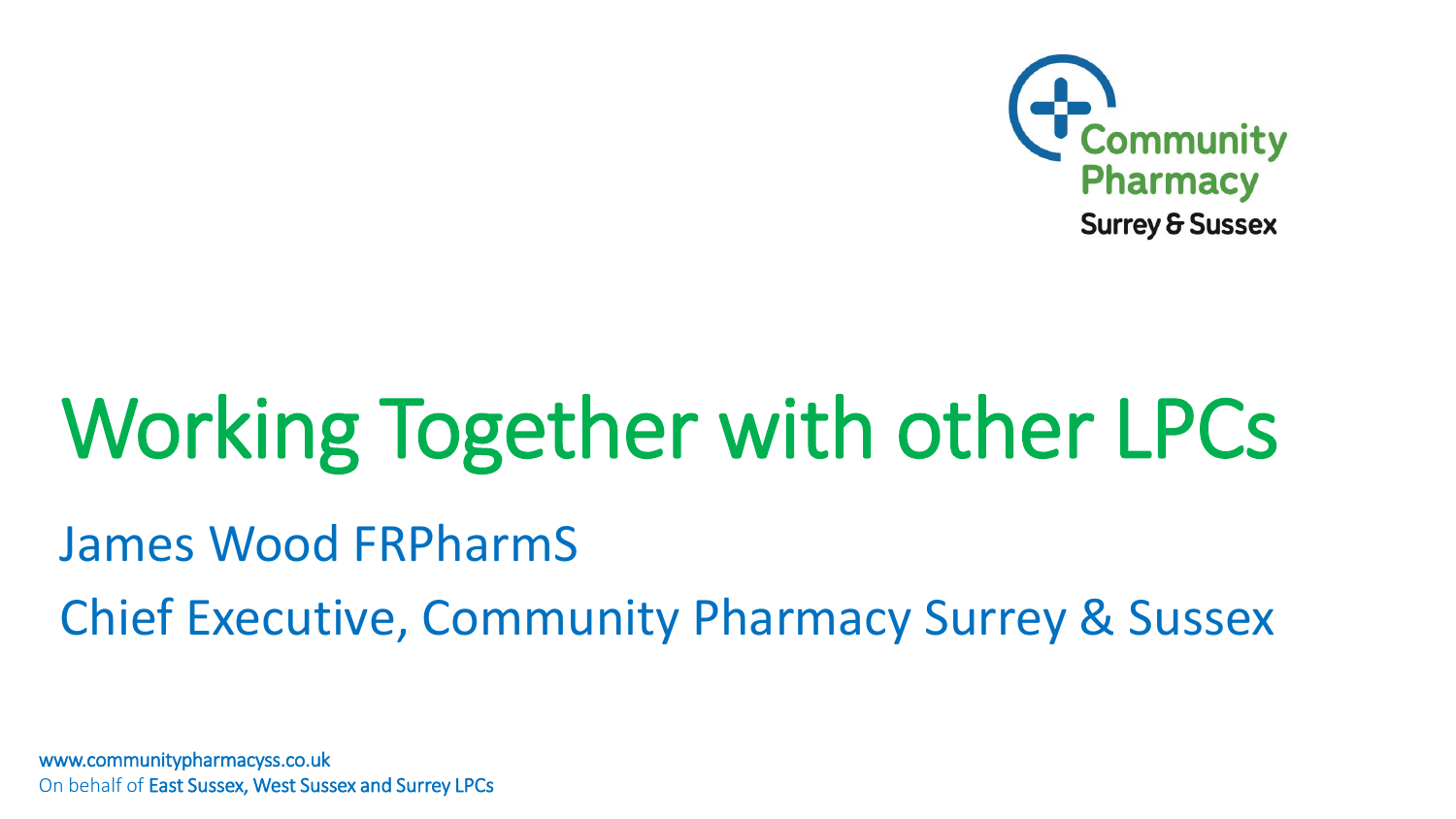



- Provide further information on how LPCs can work closer together
- Describe the financial and governance model of the "federated" model
- Give a flavour for some of the benefits
- An opportunity for you to ask questions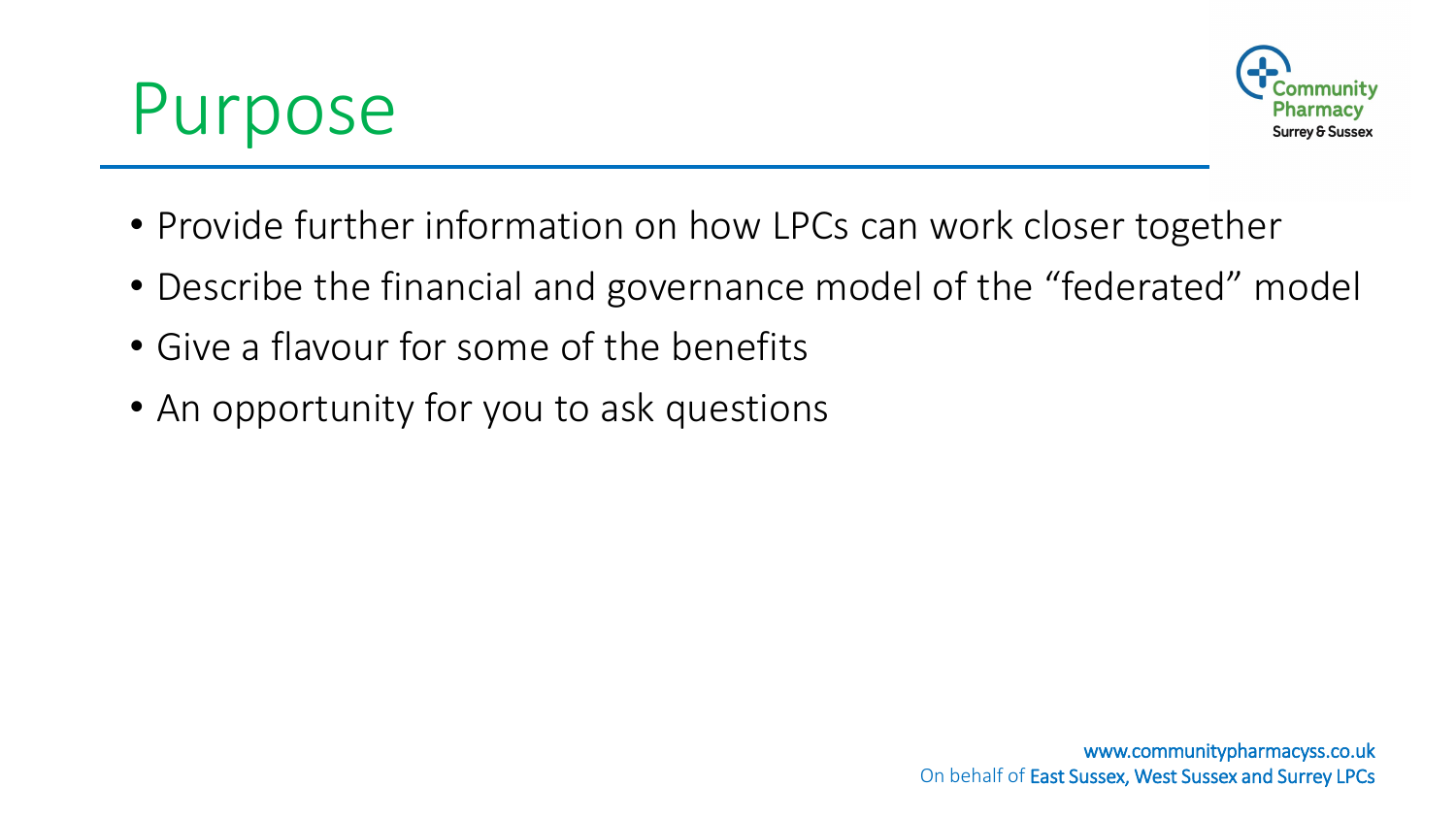## Being clear about expectations



- Don't pre-judge the outcome of your discussions
- The need to enter into discussions and have a mandate with the other LPCs, if you resolve to move forward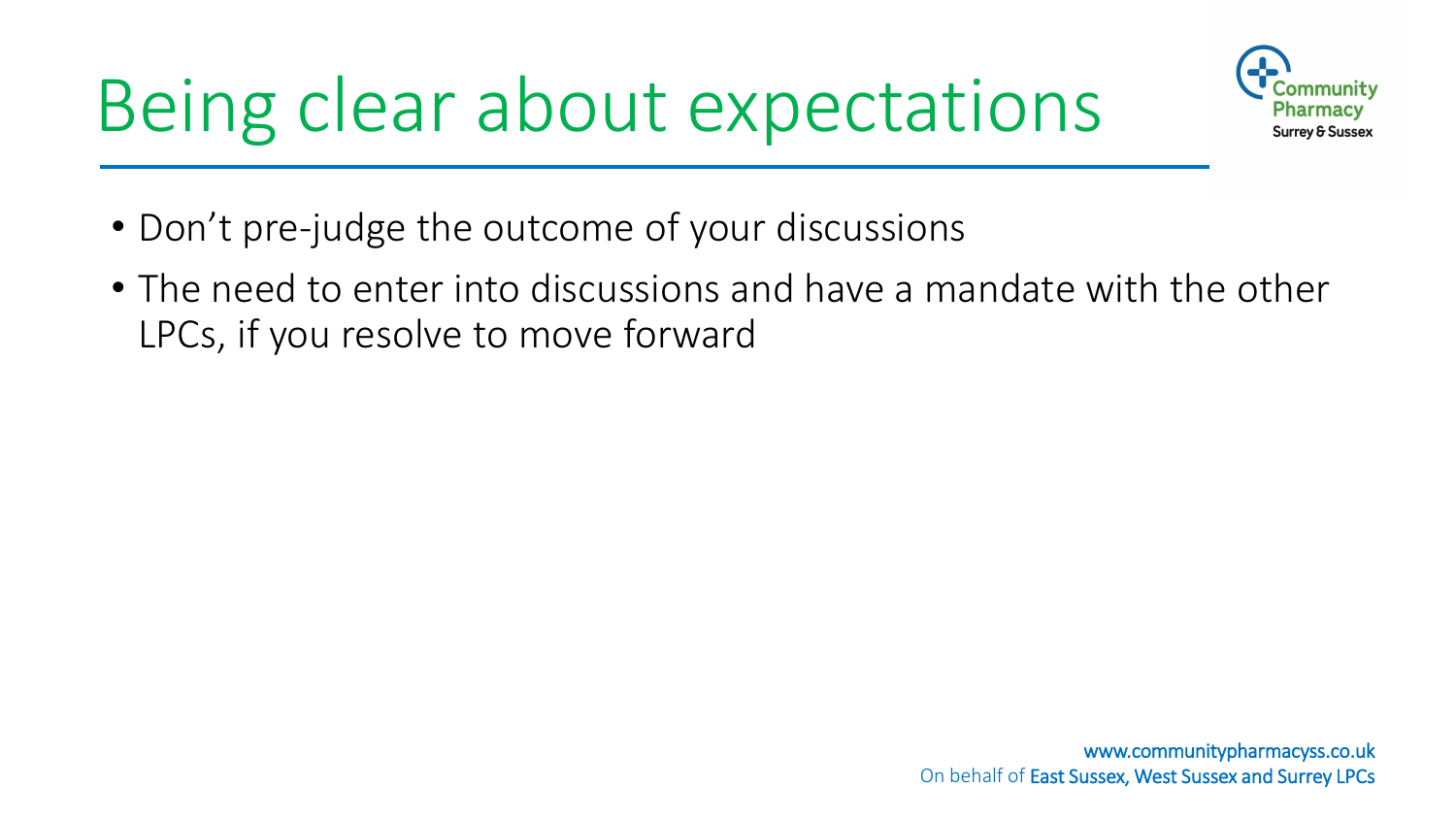## Drivers for Surrey & Sussex

=



- Retirement of the previous Chief Officers
- Go further with support for contractors and their teams
- More complex commissioning environment
- Changing stakeholder footprint e.g NHS Reforms e.g England to KSS level
- Views from CCA / others & other established local representative committee structures e.g Middlesex Group of LPCs, Wessex Group of LMCs, etc

An increase in resource and demand required from the LPC, at a time when value for money was very much the focus from the funding contractors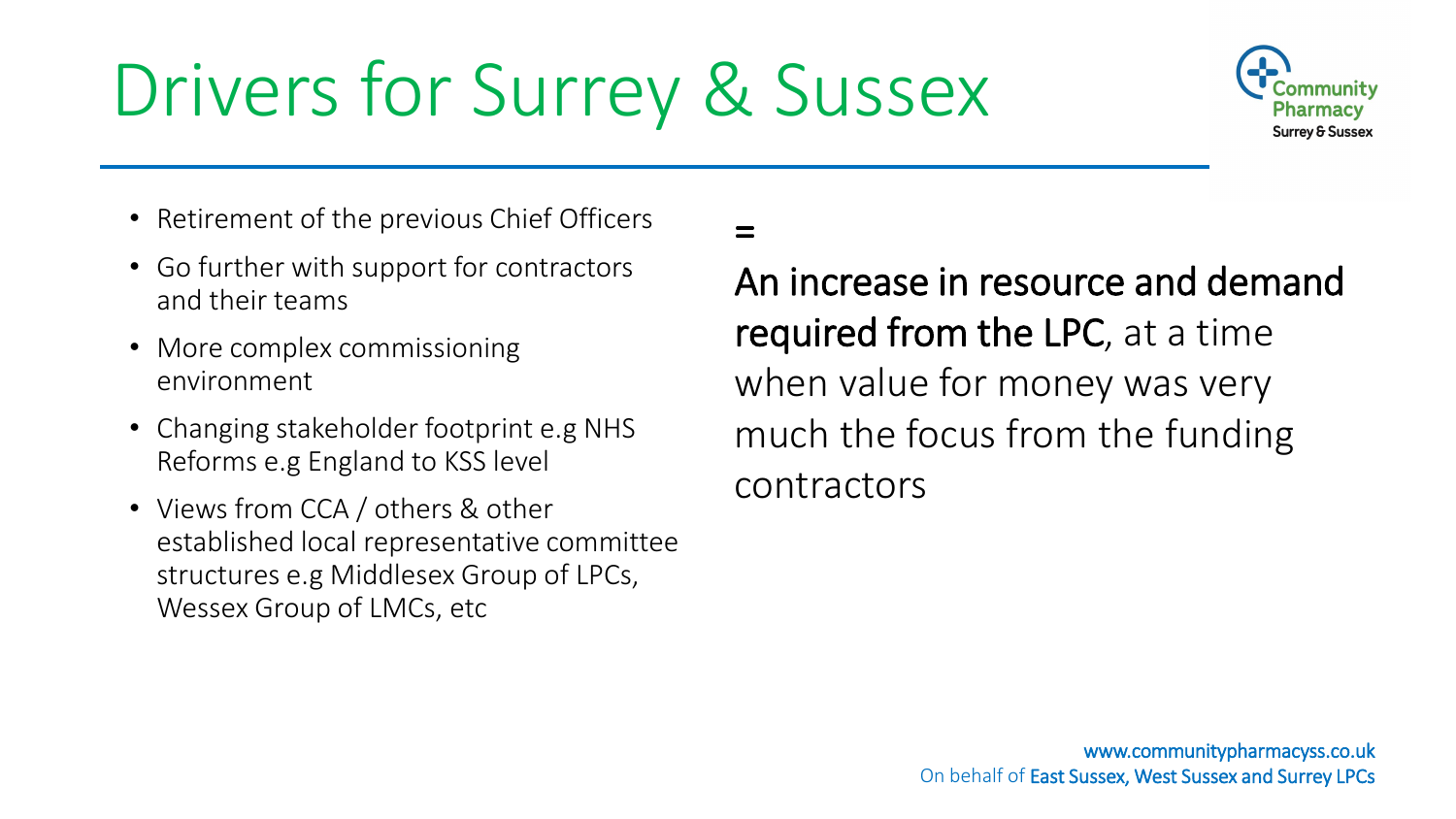### Constitutional Duties



- 3.1.2. The Committee shall ensure that the appropriate structures and resources are in place to discharge its duties efficiently and effectively and the Committee may set up subcommittees of the Committee for this purpose. The structures and resources may be part of pooled arrangements with one or more other Committees.
- 3.1.3. In considering whether the structures and resources mentioned in paragraph 3.1.2 are appropriate, the Committee shall consider whether this may be achieved by collaboration with other Committees as mentioned in 3.4.3.
- 3.1.4. The Committee shall maintain appropriate management and administrative structures to ensure the Committee's business is carried out efficiently and effectively. The management and administrative structures may be part of pooled arrangements with one or more other Committees.
- 3.1.5. The Committee shall respond to any request for an inquiry by a contractor who believes that the Committee or an officer of the Committee has acted unconstitutionally, by holding a meeting of the Committee to deal with the matter and to report to all contractors represented by the Committee.
- 3.4.3. The Committee shall have a duty to consider collaborating with other Committees, where this may benefit pharmacy contractors.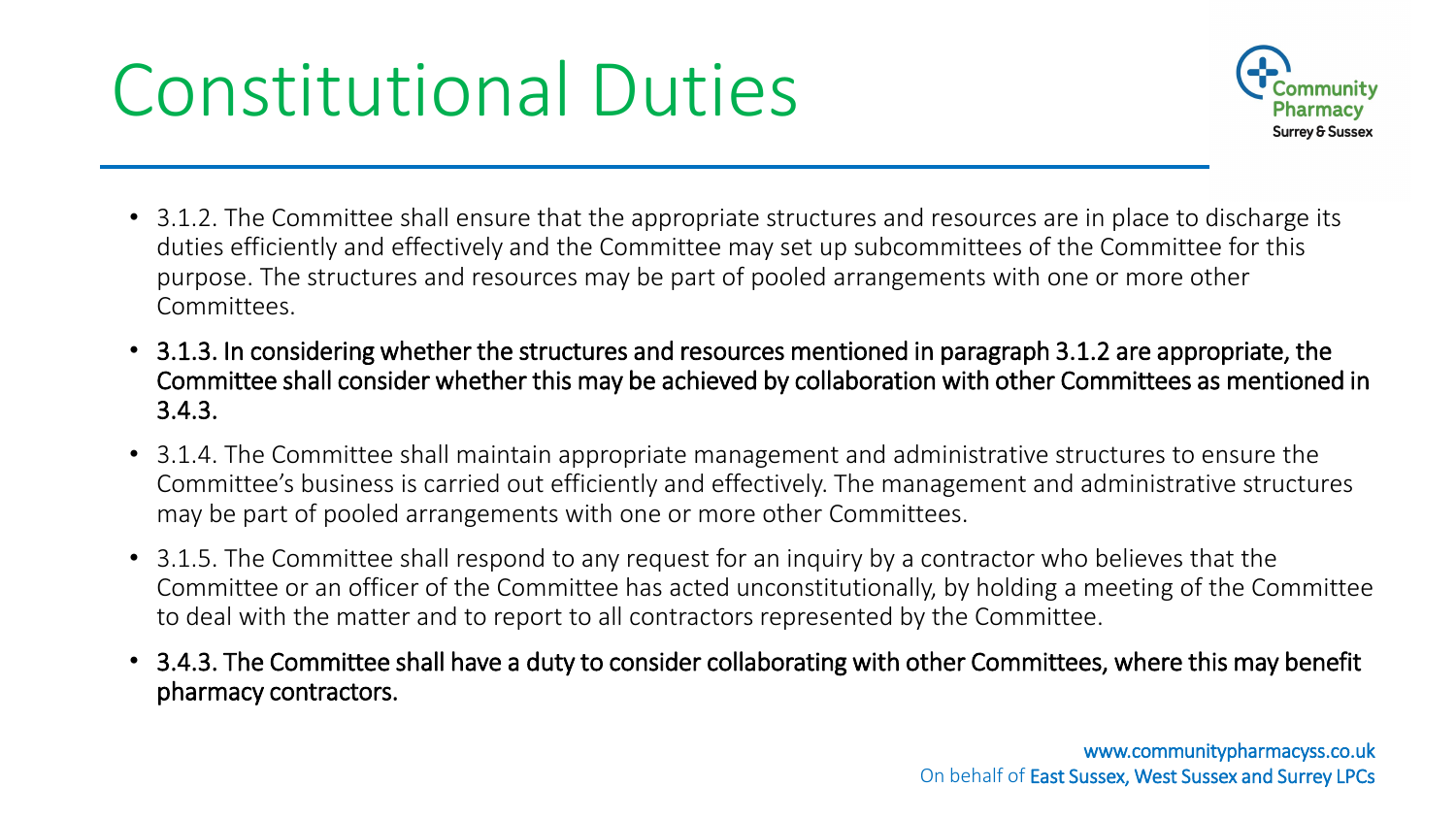### What was decided



- The three LPCS resolved to work together required "political will" partly driven by the retirement of CEOs
- Established an administration tier 'Community Pharmacy Surrey & Sussex'
- Governed by a collaboration agreement & scheme of delegation stepping down to CEO
- Overseen by the Officers of each LPC
- Each LPC pays a proportion of the operating costs as a % of the number of contractors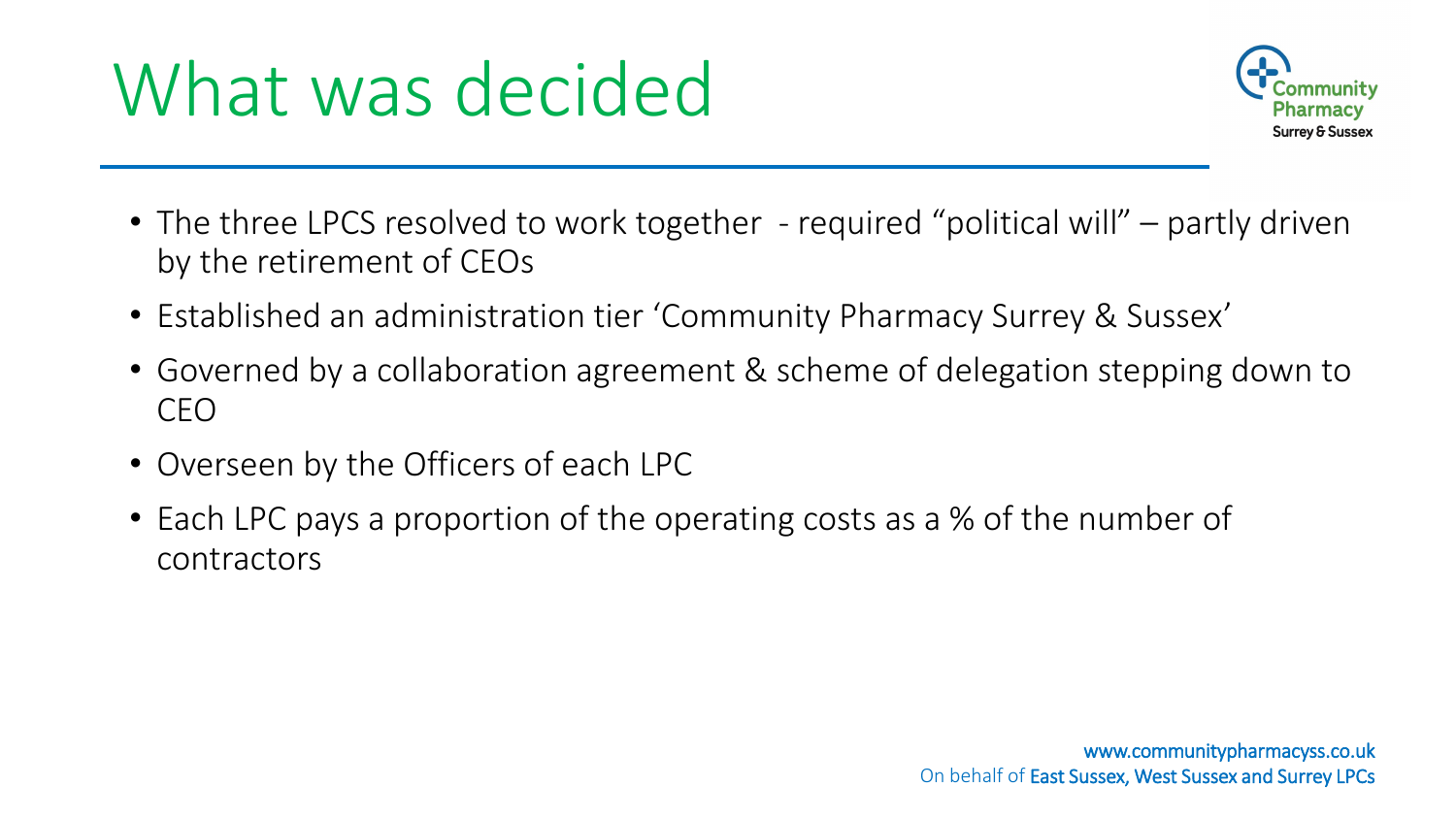### Structure



### Team

- Chief Executive Officer
- Service Development & Support Pharmacist
- Communications & Engagement Lead
- Administrator inc operations

### Base

- Shared office space with S&S LMCs in Surrey
- Fully digitally enabled to facilitate a highly mobile & field based team
	- Office teams/Zoom/Skype for Business/ Webinar platform/Virtual receptionist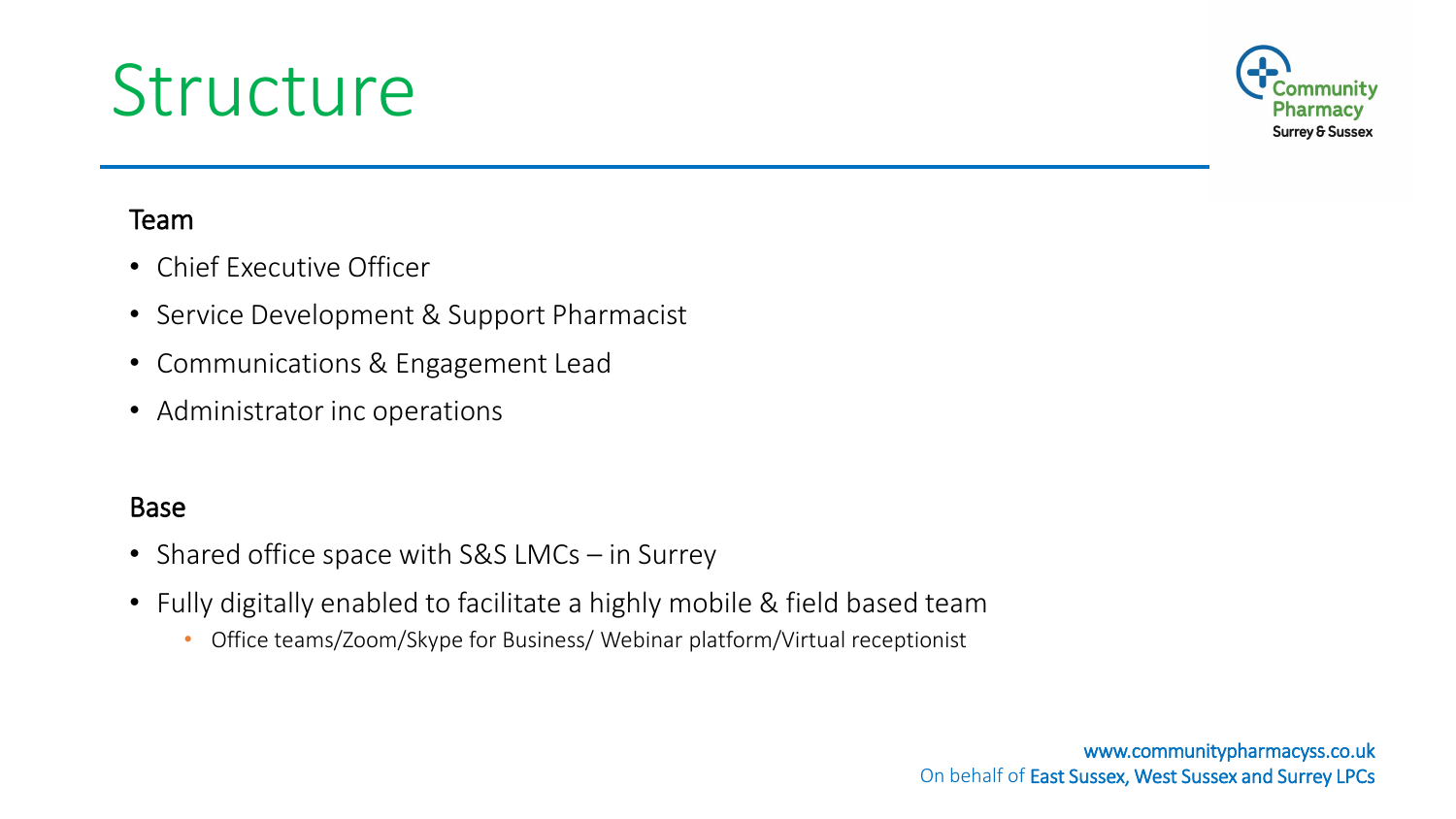### Structure





### www.communitypharmacyss.co.uk On behalf of East Sussex, West Sussex and Surrey LPCs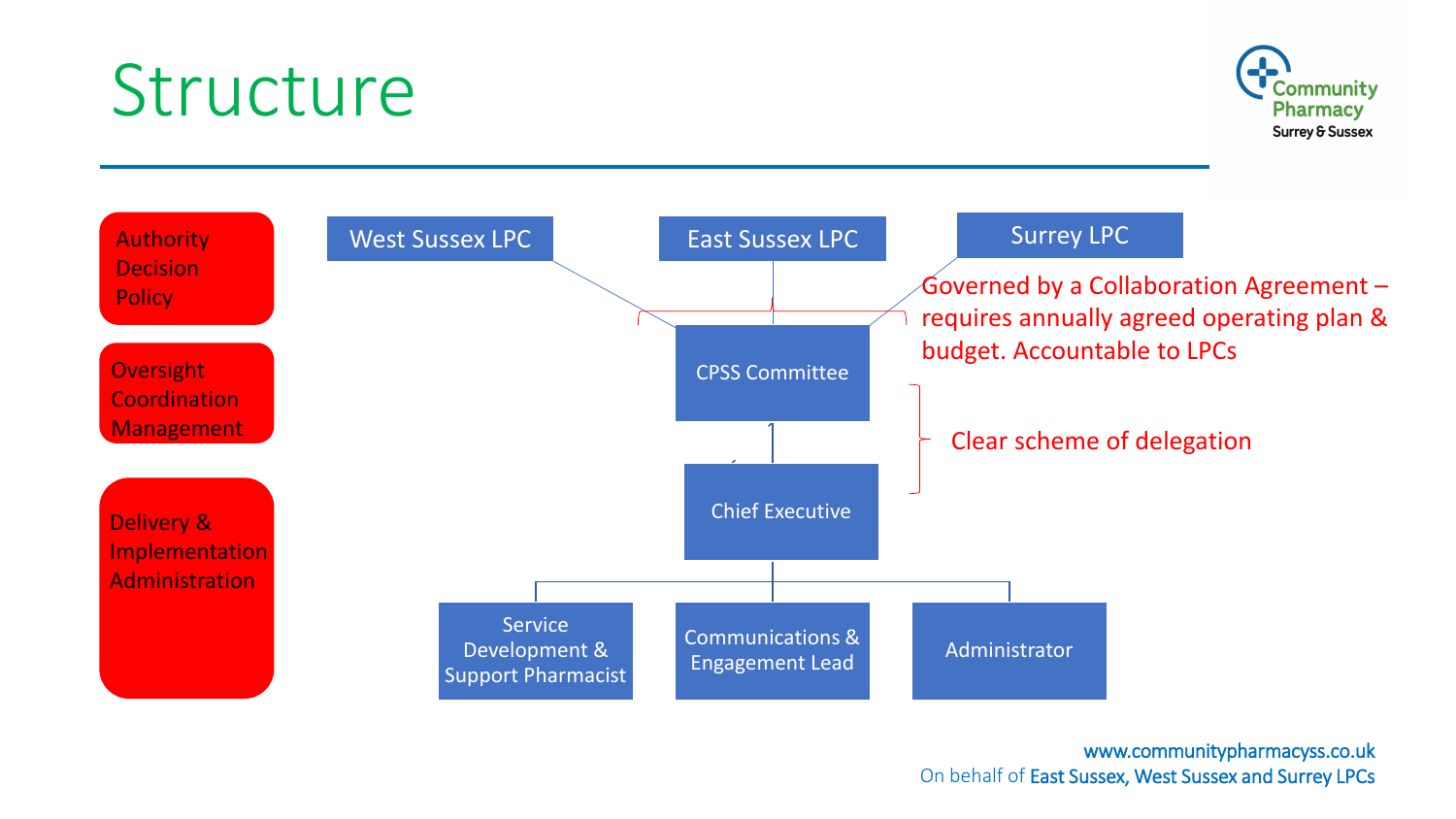### Governance



**DATED** 201 **CPSS Executive Committe Scherne of Delegation** of the CPSS administration tie West Sussex Local Pharmaceutical Committee and and the constituent LPCs. **East Sussex Local Pharmaceutical Committee** update the framework from time to time. and **Surrey Local Pharmaceutical Committee COLLABORATION AGREEMENT** In respect of provision of **Community Pharmacy Services Surrey, West Sussex, East Sussex** 

#### **Community Pharmacy Surrey & Sussex** On behalf of East Sussex, West Sussex and Surrey LPCs

This Scheme of Delegation sets down the authority delegated by the CPSS Executive Committee and the constituent LPCs to its Chief Executive/ others. It supplements the job description for the Chief Executive and addresses several areas more specific to delegation to facilitate fully accountable, effective and efficient delivery

Within the constraints of the Collaboration Agreement and individual LPCs Constitution, the strategic direction of the LPCs, delivered through the administration tier of Community Pharmacy Surrey & Sussex, (including the spirit of its relationships with contractors and stakeholders, its policies, the setting of key objectives for achieving those aims and the handling exceptional situations/circumstances) are matters reserved to the CPSS Executive

This is the framework within which the Chief Executive Officer is required to manage the day-to-day operational activities for optimal performance, drawing to the attention of the Executive Committee any perceived need to

| Management                                                  |                                                                                                                                                                                                                                                            |  |
|-------------------------------------------------------------|------------------------------------------------------------------------------------------------------------------------------------------------------------------------------------------------------------------------------------------------------------|--|
| General delegation of management<br>decisions               | The Chief Executive Officer is hereby delegated to manage the proper<br>use of the operational, budgetary, property, staffing and other<br>resources of the organisation within the above policy framework.                                                |  |
| Staff/HR                                                    | Subject to the policies and procedures detailed in the Staff<br>Handbook /contract of employment the Chief Executive Officer will be<br>responsible for the guidance, support and supervision of staff<br>employed by CPSS.                                |  |
|                                                             | Support and development of the Chief Executive Officer will be the<br>responsibility of the CPSS Executive Committee HR/Performance<br>Group, led by Sarah Davis, This includes the annual review of the<br>Chief Executive reporting back as appropriate. |  |
| Staff Handbook and Employment<br>Procedures                 | The Staff Handbook to be approved by the CPSS Executive Committee<br>and reviewed annually                                                                                                                                                                 |  |
| Recruitment                                                 | The recruitment of the Chief Executive will be the responsibility of the<br>CPSS Executive Committee. Staffing changes only within the approved<br>budget plan may be made during the year by the Chief Executive.                                         |  |
| <b>Operational Procedures</b>                               |                                                                                                                                                                                                                                                            |  |
| Specific operational rules governing the<br>nurchasing ?    | Where possible, obtain 3 guotations from separate suppliers who can<br>meet the requirements.                                                                                                                                                              |  |
| Authority to approve and sign contracts<br>that CPSS enters | CPSS Executive Committee - devolved to the Chief Executive Officer<br>and the signature of at least one Chair from the three LPCs, or his/her<br>nominated deputy.                                                                                         |  |

*[Within the constraints of the Collaboration Agreement and individual LPCs Constitution, the]* strategic direction of the LPCs, delivered through the administration tier of Community Pharmacy Surrey & Sussex, (including the spirit of its relationships with contractors and stakeholders, its policies, the setting of key objectives for achieving those aims and the handling exceptional situations/circumstances) **are matters reserved for the constituent LPCs, coordinated through the CPSS Executive where appropriate.**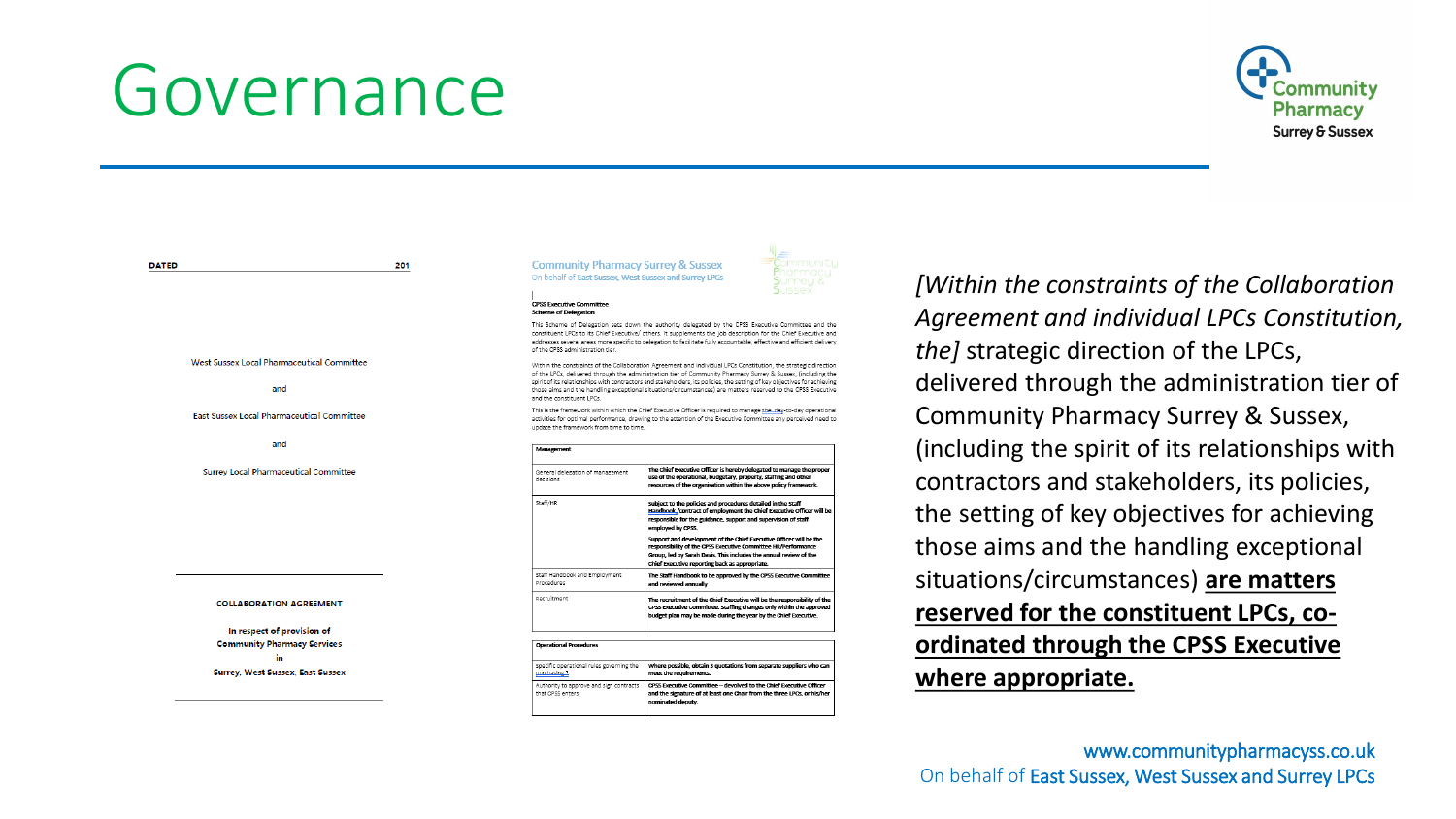

## In Numbers – an illustration

| <b>LPC</b>         | <b>Contractors</b> | %   | <b>Amount</b> |
|--------------------|--------------------|-----|---------------|
| <b>East Sussex</b> | 168                | 31  | £67,296       |
| <b>West Sussex</b> | 161                | 30  | £65,124       |
| Surrey             | 216                | 39  | £84,660       |
| <b>Totals</b>      | 545                | 100 | £217,080      |

- The main objective was to provide the resources and expertise to represent, advise and support contractors in the best possible way, Vs reducing overall costs to contractors
- Funds released as a result of the changes to contribute to the additional resources, so being cost neutral for contractors but with greater value from levy income
- Establishing an administration tier for your LPCs would require careful financial and resource modelling – some fixed costs & variable depending on requirements, which would need to be agreed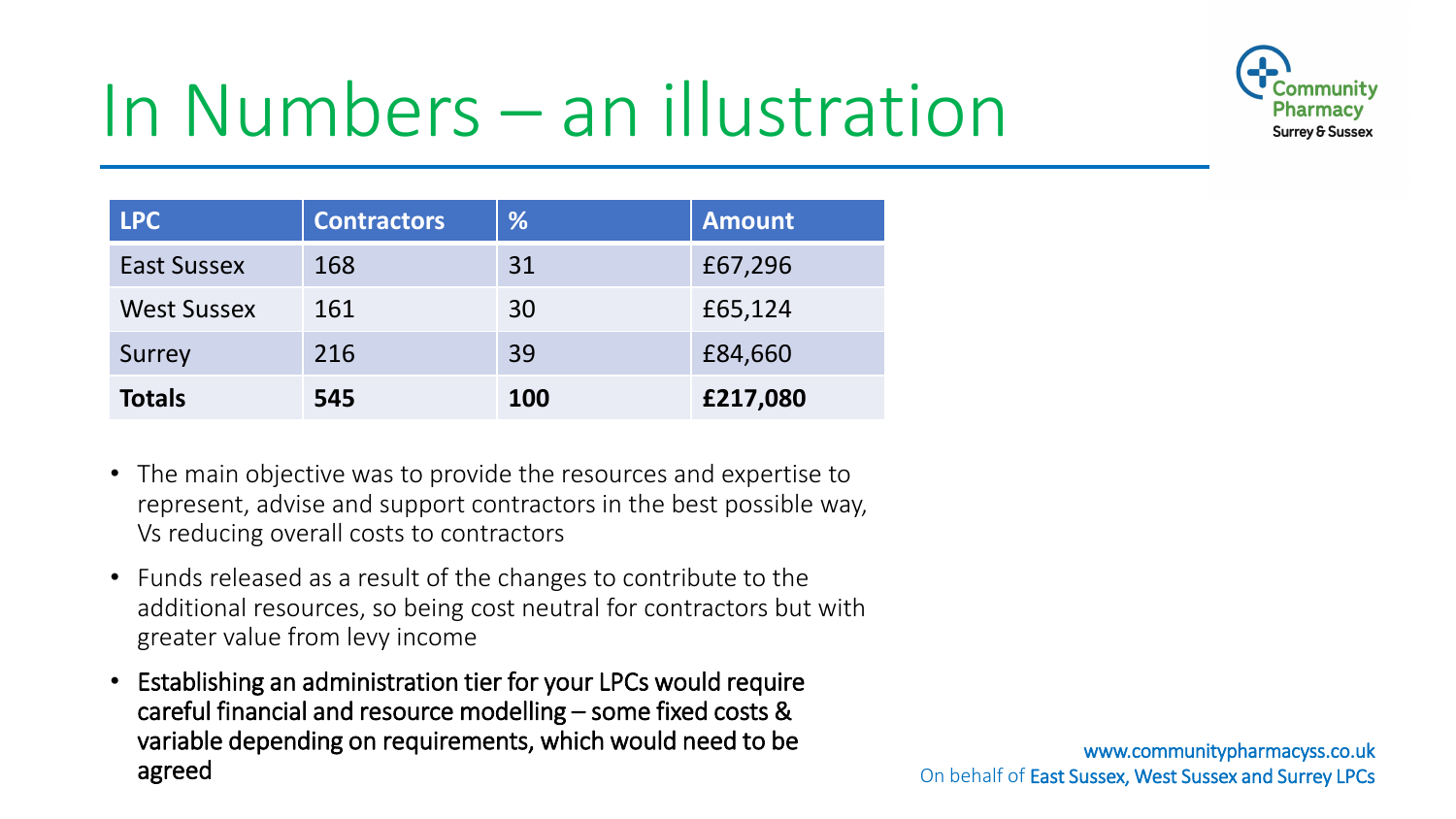### Benefits of the model



Allows to pool some financial resource to better represent effectively in a cost effective way, importantly:

- Retaining the existing LPCs means there is a recognised LPC locally rather than a sub group: contractors and commissioners may prefer this authority as defined in the constitution
- Retaining existing LPCs could be seen as more democratic by contractors and a greater feeling that they have a local organisation with authority representing them
- The chairs, vice chairs and treasurers of the LPCs can be more involved in local discussions with central support which add authority due to statutory recognition
- More LPC members are involved in decision making it more representative vs other models, such as merged LPCs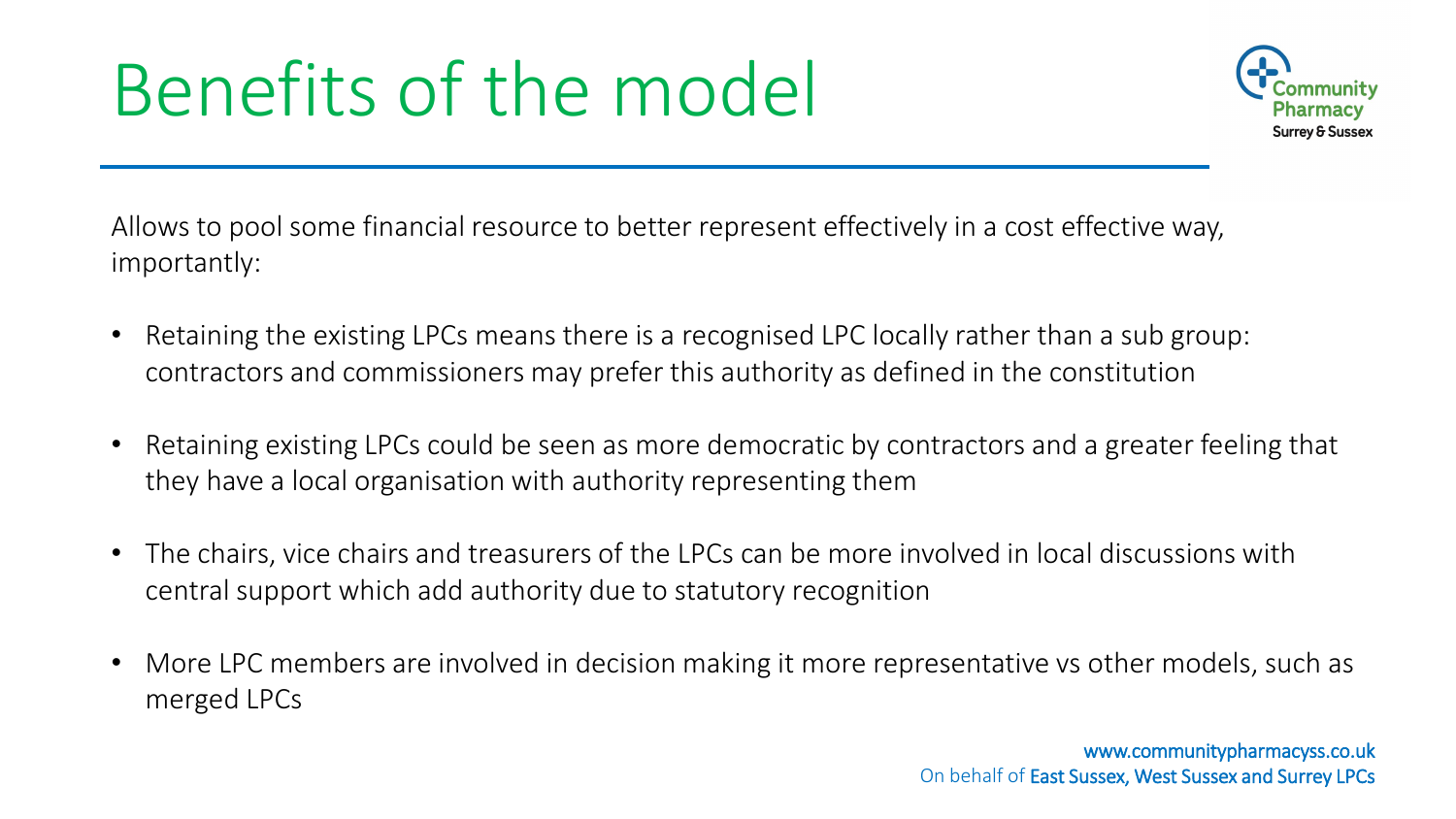## Benefits – outputs 2018/19



- Local resources e.g essential guides, deadline tracker
- Targeted, segmented support e.g quality payments
- Centralised support & distributed leadership e.g APC resources, PCN
- Scale and spread across areas e.g TCAM, delivery of new services
- Attract & retain top talent e.g communications & engagement
- Contractor 1:1 support & case work without distracting from strategic work
- Representation at scale greater influence with one voice at STPs/ICS Surrey Heartlands IPMO
- Employed team with a variety of skills level of resilience over sole CEO model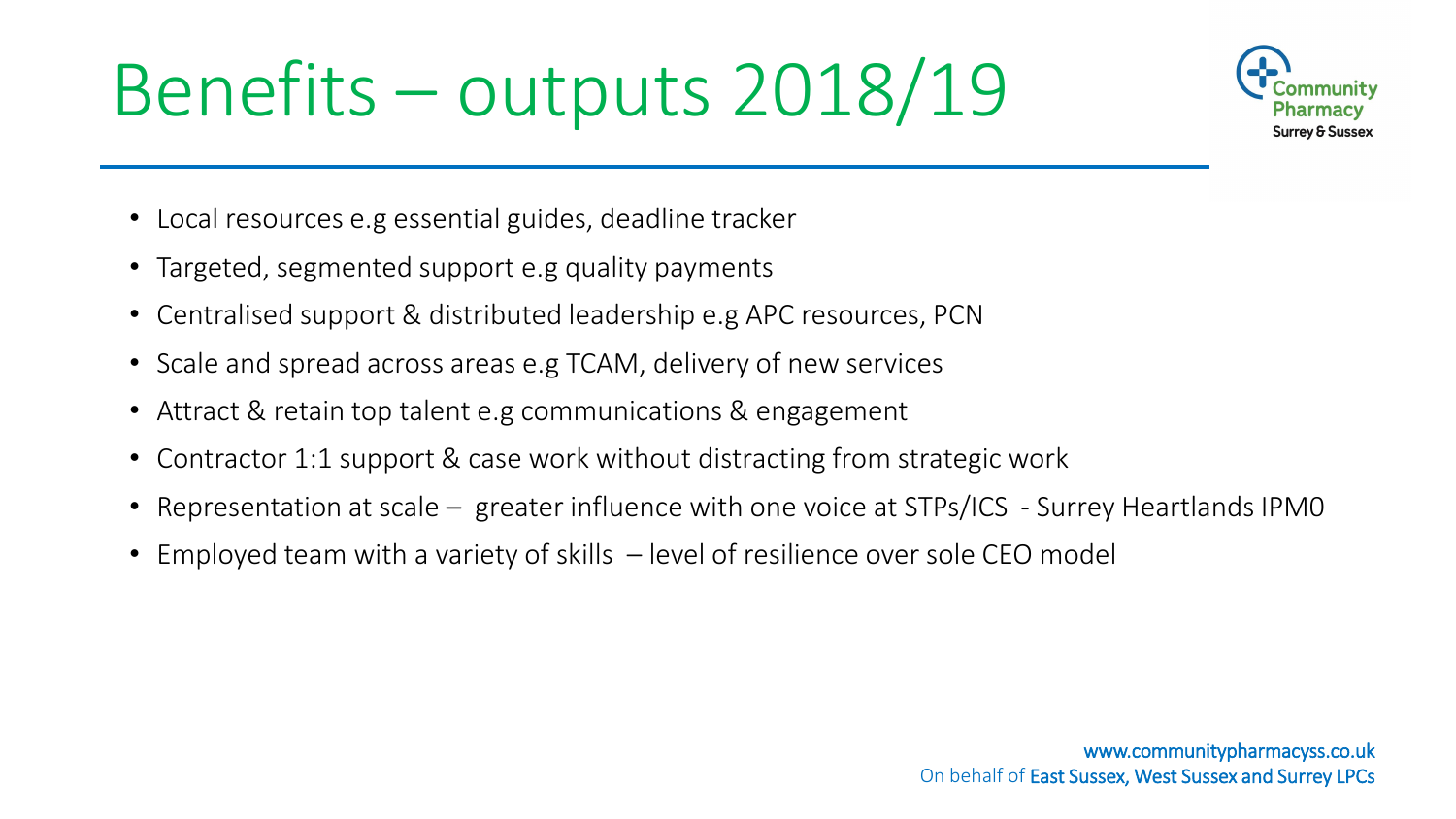### Benefits – some examples



**Annual Operating Plan for 2019/20** Support Represent Develop Deliver For Community Pharmacies across Surrey & Sussex

**Community Pharmacy Surrey & Sussex** 

On behalf of East Sussex, West Sussex and Surrey Local I



Deadline

Within the first

10 working days

of January 2019

Ongoing till 31<sup>st</sup>

**March 2019.** 

Register by 10<sup>th</sup>

January 2019 if

prefer a paper

copy

If you are part of a pharmacy group or multiple, please liaise with your company managers/head office

**Action and links** 

(BUT NOT BOTH)

practice.

nformation/medicines-use

https://www.nhsbsa.nhs.uk/pharmacies-gp-practices-and-

Community pharmacy contractors can claim payment

monthly for NHS Flu Vaccination, via either the paper

claim form or the webform provided by the NHS BSA

Use PharmOutcomes to record data and notify GP

Pharmacies will not receive a paper copy of the drug

They opt-in to continue to receiving paper copies; the deadline for registration to receive monthly DT is the 10<sup>th</sup>

appliance-contractors/dispensing-contractors-

Help to do this available on our website here

tariff from February 2019 unless:

January by emailing **DTBsurvey@nhs.net** For contractors who choose not to opt in, they will continue to receive one copy of paper DT in January each year and will then need to access the PDF or Electronic

versions available on NHSBSA website

January 2019 Deadline Tracker

Requirement

Contractual

notice if not

complete

Pharmacy

Income and

**Public Health** 

Preference of

or electronic

Drug tariff book

risk of breach

Subject

**MUR/NMS** 

**Submission** 

October to

**Drug Tariff** 

distribution

changes

**Service** 

December'18 **Flu Advanced** 

Quarterly



**Tick when** 

completed

#### **Community Pharmacy Surrey & Sussex** On behalf of East Sussex, West Sussex and Surrey LPCs

Essential Guide to Locally Commissioned Services in West Sussex Public Health Services Commissioned by West Sussex County Council

| r upnu Health Jel Vice                                                       | <b>Halling Requirements</b>                                                                                                                                                                                                                                                                                                                                                                                                                       | <b>OVERVIEW OF LEES</b>                                                                                                                                                                                                                                                |
|------------------------------------------------------------------------------|---------------------------------------------------------------------------------------------------------------------------------------------------------------------------------------------------------------------------------------------------------------------------------------------------------------------------------------------------------------------------------------------------------------------------------------------------|------------------------------------------------------------------------------------------------------------------------------------------------------------------------------------------------------------------------------------------------------------------------|
| <b>Smoking Cessation Service</b>                                             | Completed Level 2 Smoking<br>Cessation practitioner training in<br>line with <b>NCSCT</b> and signed up to<br>Declaration of Competence on<br>PharmOutcomes.<br>In addition, CPPE in conjunction<br>with WSCC offer behaviour<br>change focussed face-to-face<br>training that is recommended<br>but not essential.<br>Further<br>updates are also available eg on<br>e-cigarettes.<br>This service can be provided by<br>trained Pharmacy Staff. | Service User 1 <sup>st</sup> Apt- £15<br>Service user 2 <sup>nd</sup> Apt- and<br>agreement to set a quit<br>$date - f10$<br>Service User 4 week Follow<br>up Apt-CO validated (or<br>self-reported) $q$ uit = £40<br>Payment to be claimed on<br><b>PharmOutcomes</b> |
| <b>NHS Health Checks</b>                                                     | CPPE traning day provided by<br>West Sussex County Council or<br>previous equivalent face to face<br>training in another area. POCT<br>trained by accredited Trainer.<br>Signed up to the Declaration of<br>Competence on<br>PharmOutcomes.<br>This Service is provided by the<br>trained Healthcare Staff and<br>Pharmacist.                                                                                                                     | £28 per Health Check.<br>Montlhy Claims to be<br>made via PharmOutcomes                                                                                                                                                                                                |
| <b>Pharmacy Alcohol</b><br>Identification and Brief<br><b>Advice Service</b> | All staff who deliver "the<br>Service" must complete the 'e-<br>learning for health' Alcohol<br><b>Identification and Brief Advice</b><br>programme for community<br>pharmacy, prior to delivery of<br>"the Service": https://www.e-<br>lfh.org.uk/programmes/alcohol/                                                                                                                                                                            | Alcohol Identification/<br>Screening using Audit C<br>Scratch Card: £0.80p per<br>Service User up to a<br>maximum of 100 screens.<br>Please note that The<br><b>Council</b> may revise this cap<br>at any time.                                                        |

- Increase in CPAF screening questionnaire completion
- Improved QP participation targeted support & call in clinics
- Returns of contractual paper work  $-100\%$  in Surrey before the deadline
- New services delivered in each area over 2018-19

www.communitypharmacyss.co.uk On behalf of East Sussex, West Sussex and Surrey LPCs

Updated January 2019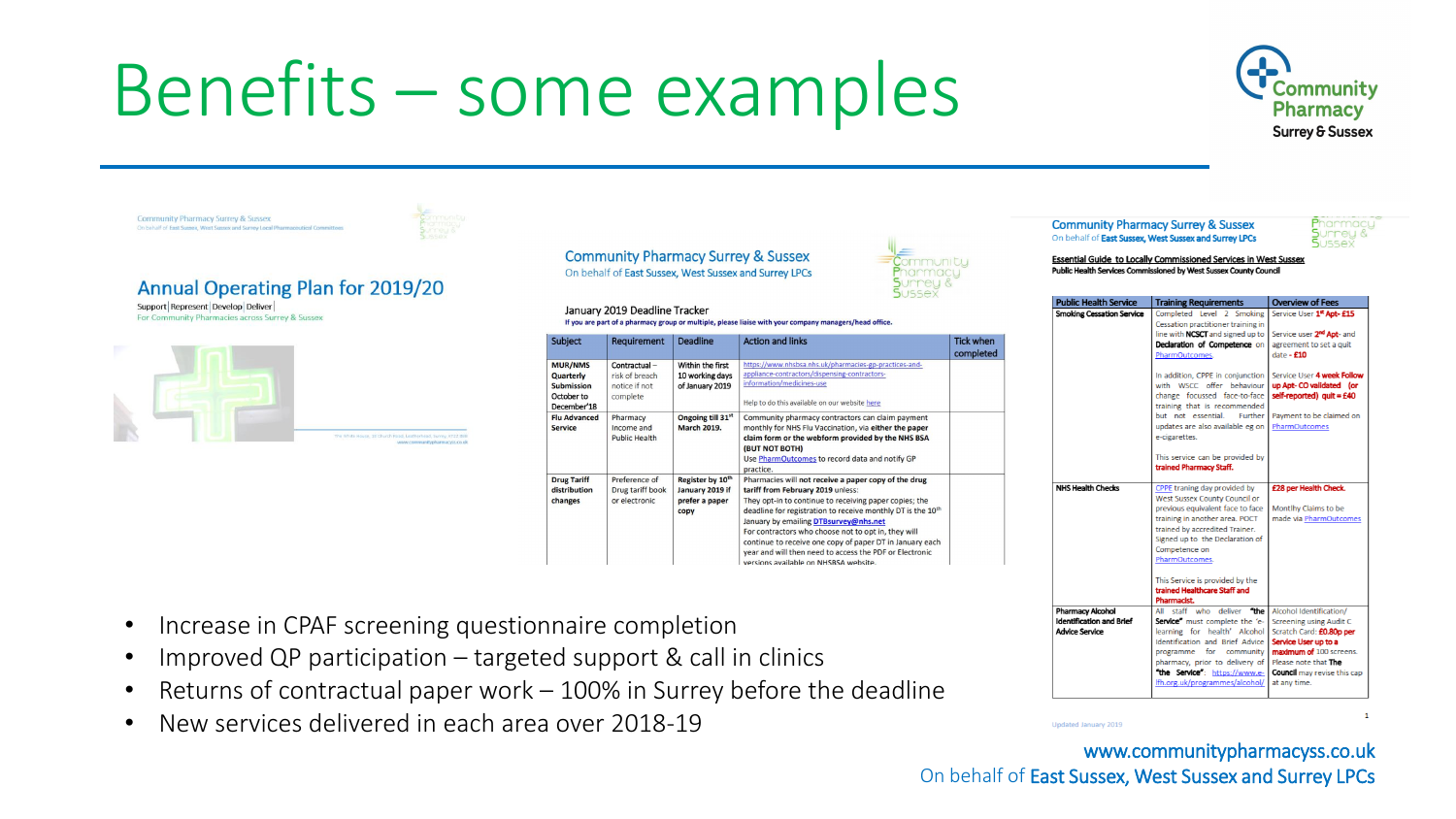### What contractors have said?



| Invitation for local contractor feedback for your upcoming LPC meeting                                    | Responses:                                                                                                                                                                                                                                             |
|-----------------------------------------------------------------------------------------------------------|--------------------------------------------------------------------------------------------------------------------------------------------------------------------------------------------------------------------------------------------------------|
|                                                                                                           | Q3: How would you like your LPC to support you - for example with regards to service<br>delivery?                                                                                                                                                      |
|                                                                                                           | • Like the deadline tracker. More info on quality payments needed                                                                                                                                                                                      |
| 1. What are the main challenges that you are facing working in your                                       | • Local advertising and digital promotion to encourage appropriate use of community pharmacies                                                                                                                                                         |
| community pharmacy that you need help with locally from the LPC?                                          | • to support pharmacy staff to deliver services required                                                                                                                                                                                               |
|                                                                                                           | • Communication with GP surgeries - If they have "Just sent" a Rx to the pharmacy telling the patient it<br>is ready is putting undue pressure on pharmacy staff. The patient expectation needs to be managed to<br>enable delivery of a good service. |
|                                                                                                           | $\cdot$ n/a                                                                                                                                                                                                                                            |
| 2. Tell us about any specific issues you would like raised for<br>consideration at your next LPC meeting. | co-joined working with other HCPs including GPs/nurses/dentists/opticians. sponsorship to attend<br>joint learning opportunities.                                                                                                                      |
|                                                                                                           | co-joined working with other HCPs including GPs/nurses/dentists/opticians. sponsorship to attend<br>joint learning opportunities.                                                                                                                      |

### **On QP:**

*Thank you for that. It's a real comfort to have you guys behind us. I'll come back to you if I need more help.* **On Engagement:** 

*This is a fantastic email, succinct and easy to read for contractors. Well done!*

**On the Tracker:**

*Thank you so much for this service. It really helps me keep up with things. I hope this service continues The deadline tracker is great, the best thing that the LPC has done for me, keep up to the good work* **In General**:

*It is refreshing to see some positive moves by our LPC, regular meetings. Great communication, energy, and a new engagement with members, keep up the hard work, Thanks*

www.communitypharmacyss.co.uk On behalf of East Sussex, West Sussex and Surrey LPCs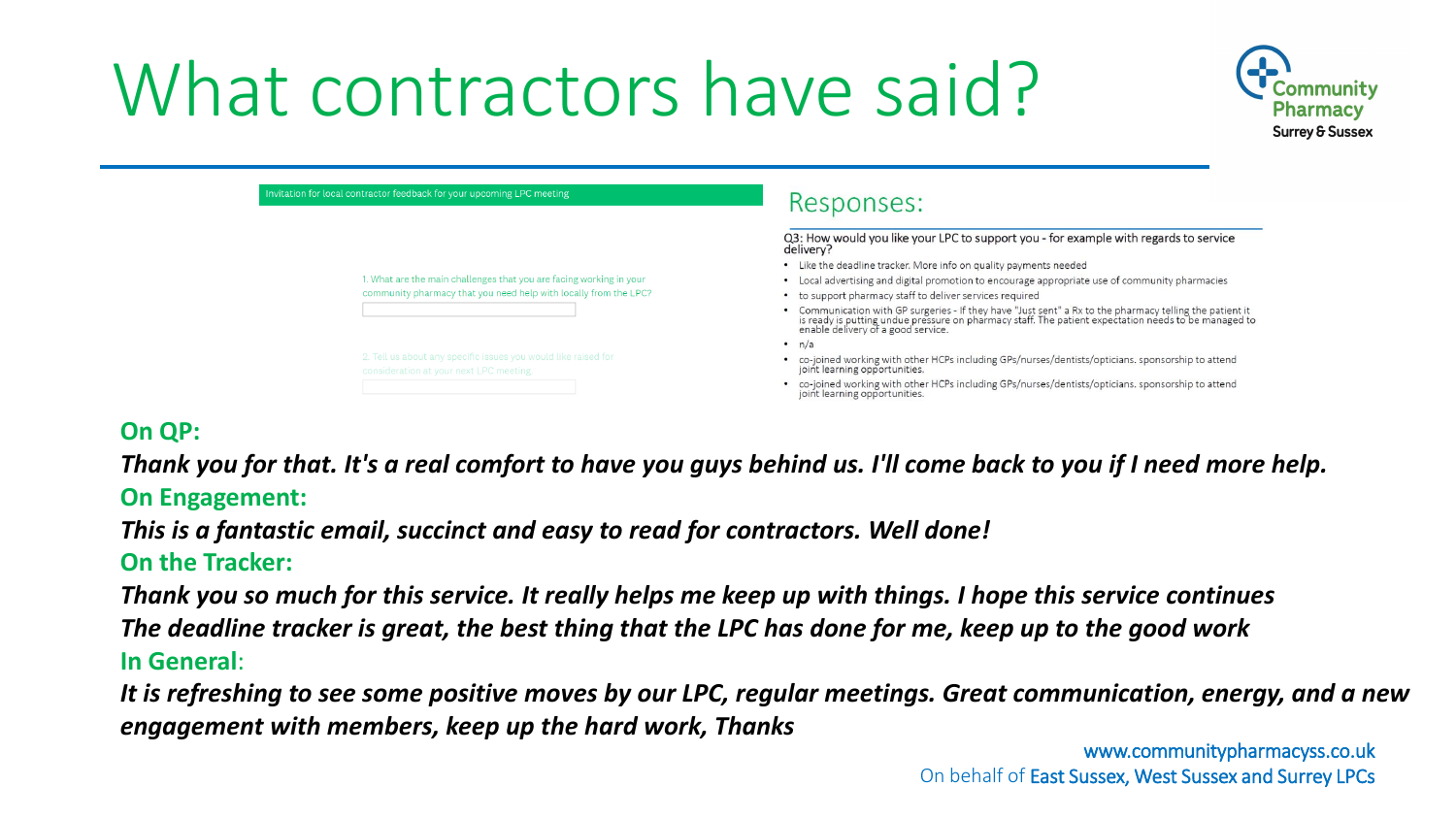## What do you already share ?



### Geographical Representation

- NHS England Area Team contract management & commissioning development
- NHS England Performance panels, rural issues, some elements of market entry
- Public Health England regional structure
- Primary Care Support England regional engagement structure
- Academic Health Science Network
- CD Accountable Officer liaison
- Emergency & Resilience Response Planning e.g Brexit, public health emergencies
- Regional LPC grouping and forum

Functional Commonality e.g potential central / virtual office

- Communication & Engagement
- Some policy work national, regional
- Market entry administration
- Contractor support
- Distributed leadership
- LPC management & administration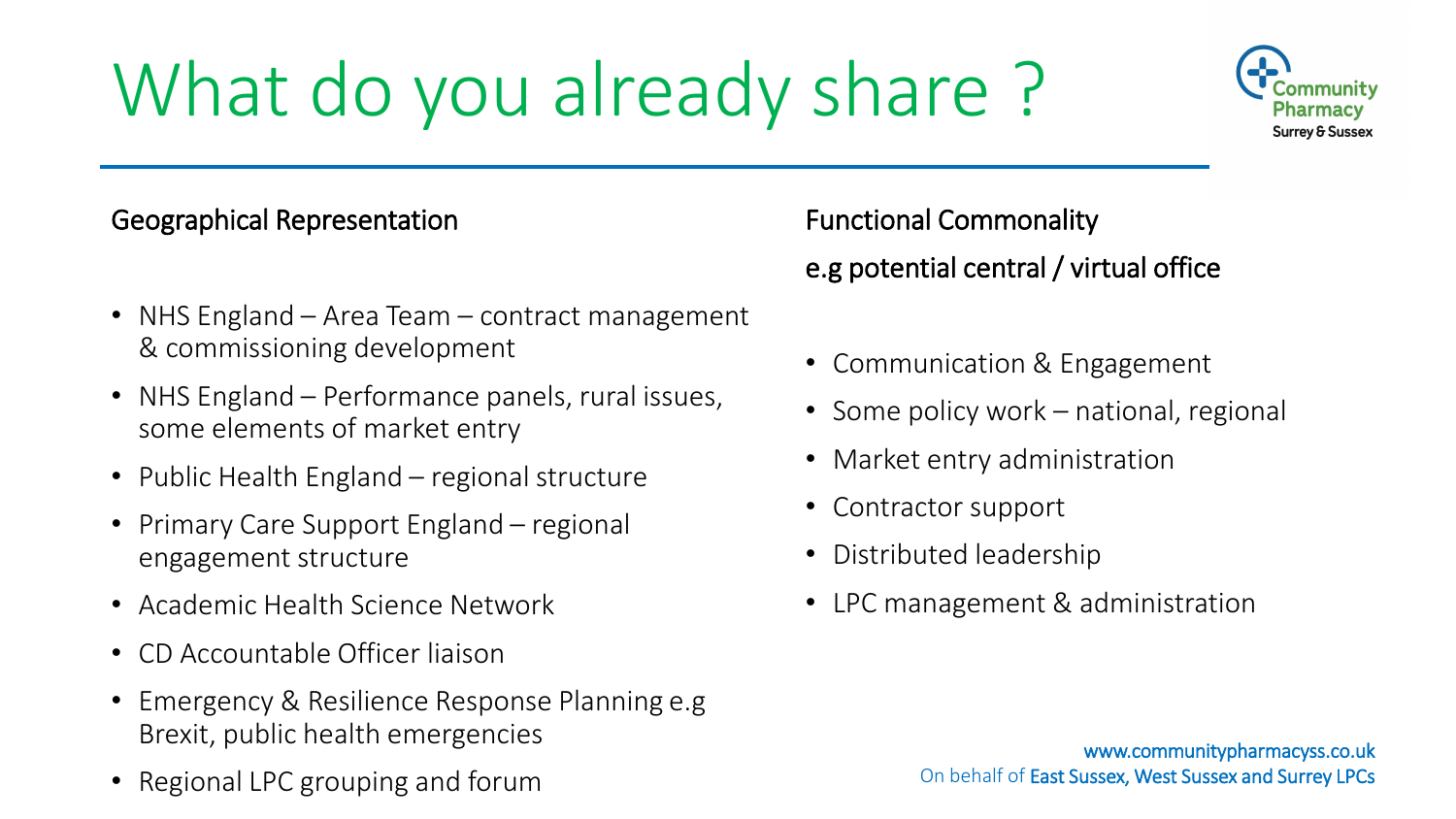



If the direction of travel is to work together, here is an illustration of the sequence of events to progress discussions and gain agreement

- 1. Give authority to the LPC officers/others to have informal discussions about collaboration (consider facilittaion support facilitation)
- 2. If positive (decision and mandate required from all the LPCs) to prepare outline proposals for all the LPCs to discuss – map and flow through staffing and resource options to agree
- 3. Short consultation with contractors
- 4. Potentially engage short-term project manager to implement organisational aspects e.g redrafting of governance documentation, structures if required, so not to interfere with BAU etc



\*For illustration only, subject to pan LPC discussion mandate & agreement